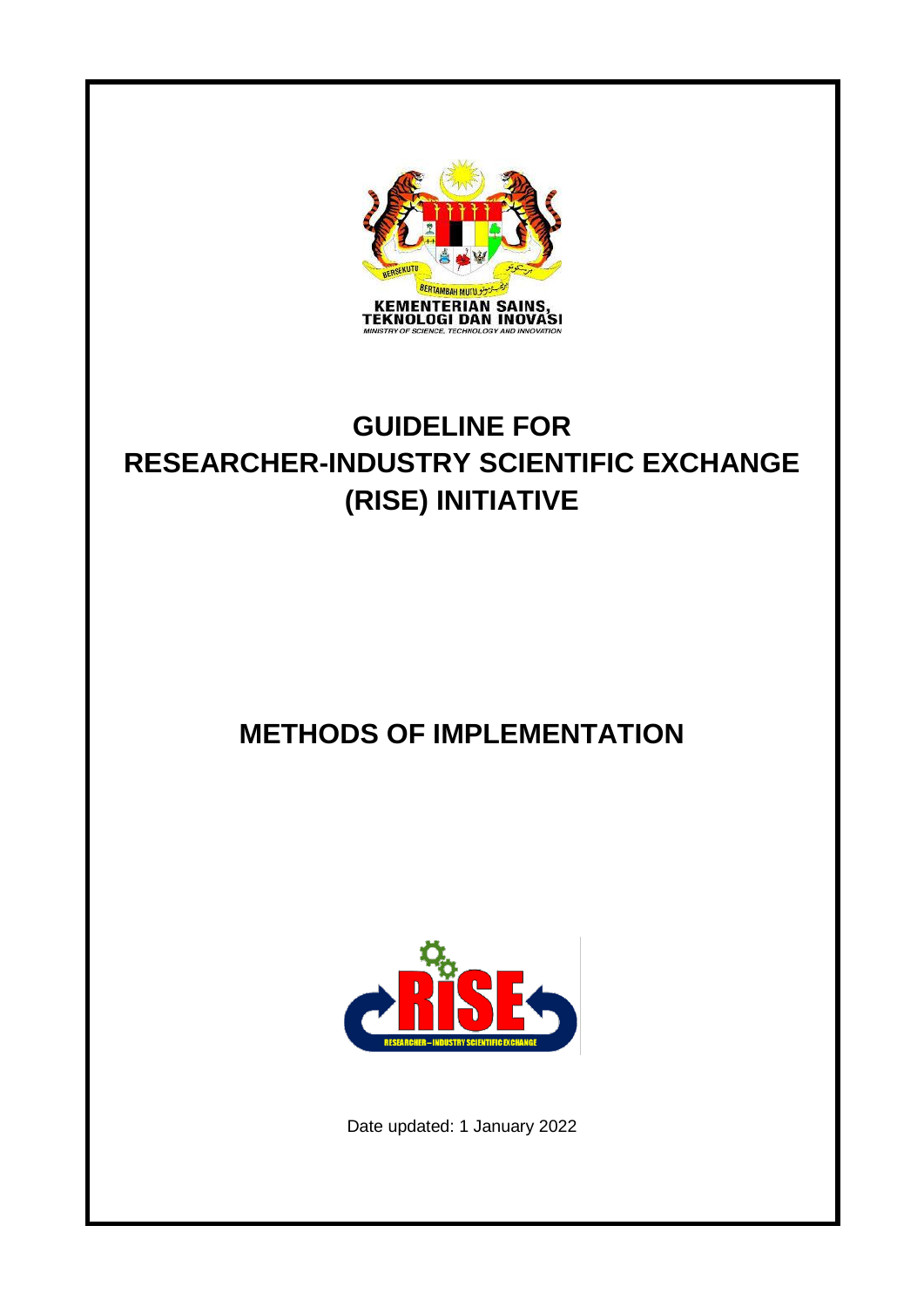# **TABLE OF CONTENTS**

| No.            | Content                                                  | Page |
|----------------|----------------------------------------------------------|------|
| 1 <sub>1</sub> | <b>GENERAL INFORMATION</b>                               | 1    |
| 2.             | <b>APPLICATION</b>                                       | 4    |
| 3.             | <b>EVALUATION</b>                                        | 5    |
| 4.             | <b>RESULT AND ATTACHMENT</b>                             | 5    |
| 5.             | <b>MONITORING</b>                                        | 6    |
| 6.             | <b>ROLES</b>                                             |      |
|                | <b>Appendix A</b> – Description of Implementation Method |      |

**Appendix B** – Proposed Terms and Conditions of Service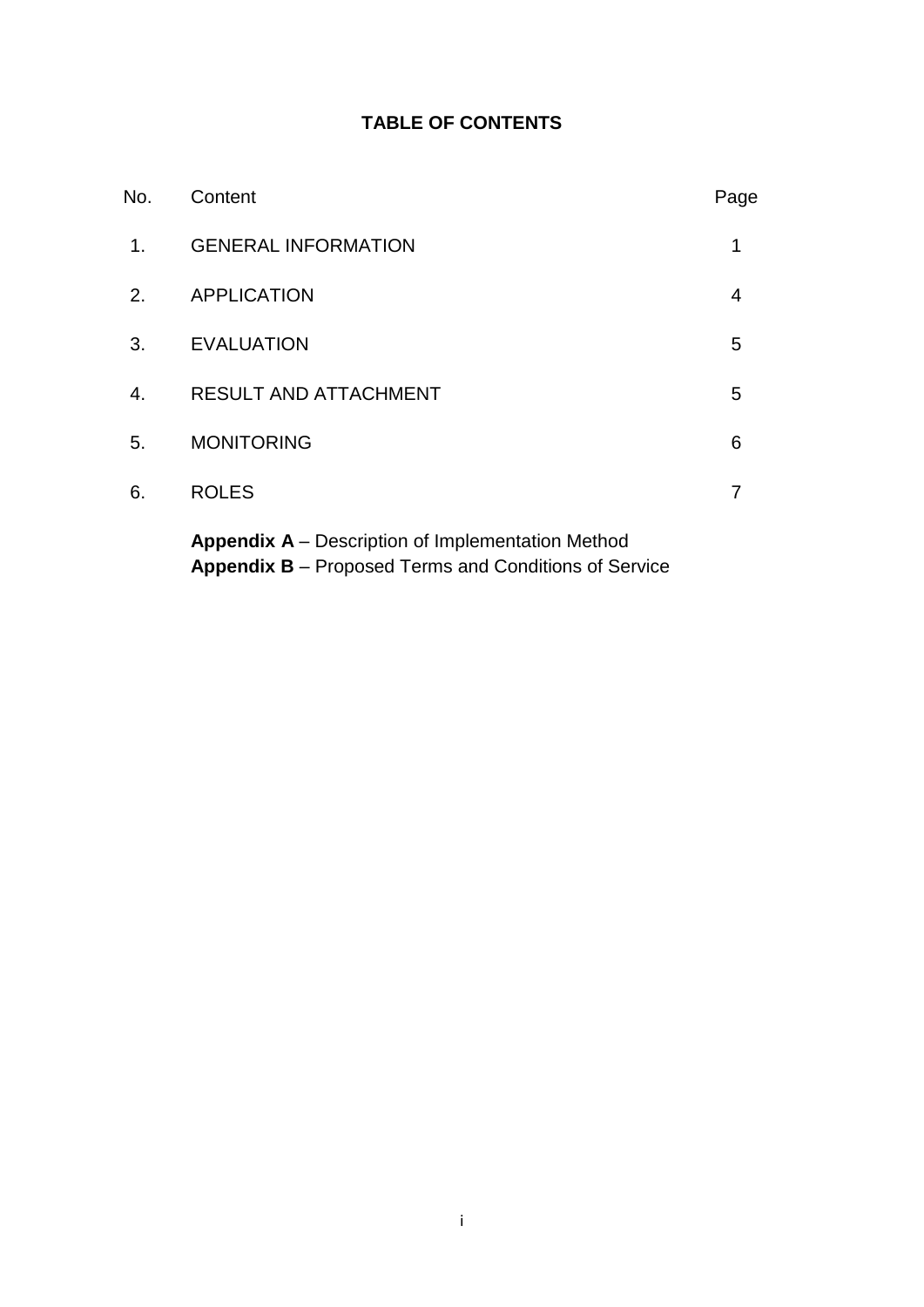## **1. GENERAL INFORMATION**

#### **1.1 Purpose**

These Guidelines are intended to explain the method of implementation of RISE to stakeholders.

#### **1.2 Definition**

1.2.1 For the purposes of these Guidelines,

"expert services" means services in the form of training, consultation, research or technology transfer provided by experts.

"expert provider" means an organization responsible for overseeing the performance and emoluments of experts.

"expert" means an officer who has knowledge or experience in a relevant field.

"organization" means a ministry, department, research institution, university and agency.

"emolument" means all remuneration as stipulated in the current circular or policy of the company/institution of the expertise provider in force.

"allowance" means the allowances provided by the recipient of expert services subject to the current circular or policy of the company/institution of the expertise provider in force.

#### **1.3 Background**

One of the Government's initiatives in assisting the industry was announced on 2 November 2018, in the presentation of the 2019 Budget under the Third Focus: Fostering a National Culture of Entrepreneurship under Strategy 9: Triggering New Economic Power. The Government would introduce a researcher-mapping programme where the cost of placement will be borne by the Government as one of the measures to boost Industry 4.0. The initial target was set for at least 100 researchers to be placed in the private sector.

The Ministry of Science, Technology and Innovation (MOSTI) has taken the initiative to provide a platform for free sharing of expertise to those in need.

This online-accessible platform is called as the Researcher-Industry Scientific Exchange (RISE).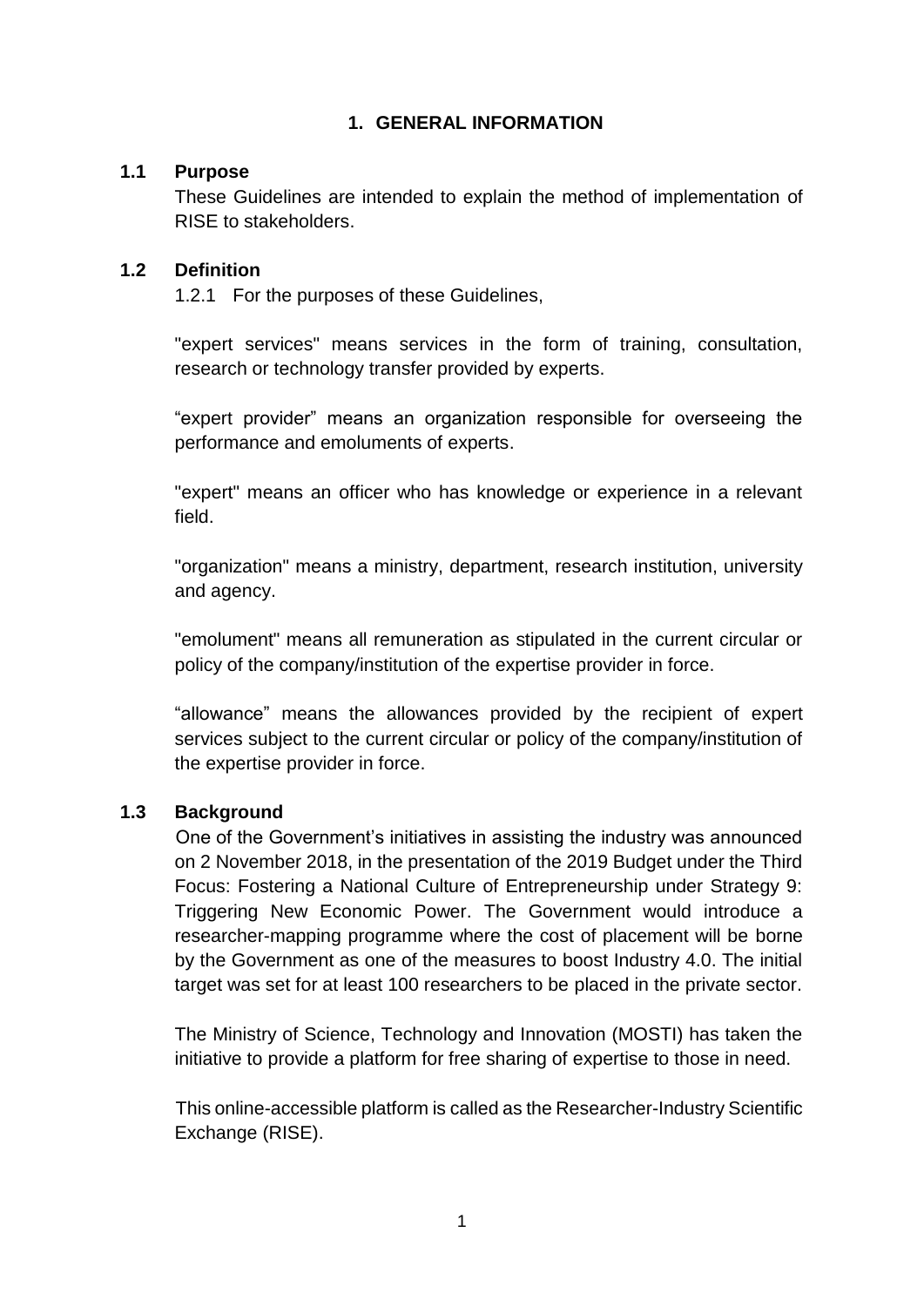## **1.4 Objective**

The objectives of the RISE programme are as follows:

- i. To help the industry in adapting and adopting new technologies;
- ii. To leverage the expertise of officers to solve problems in industries and organizations in need;
- iii. To increase innovation and productivity capabilities through system and process improvement; and
- iv. To develop the capacity of officers through exposure to the real needs of the industry and the organization.

## **1.5 Target Group**

The RISE programme is open to all type of businesses, public and private organizations and associations registered in Malaysia.

## **1.6 Scope**

The scope of the RISE programme encompasses:

## **i. Problem solving**

To help solve the problems in daily work processes or to improve existing products and services.

#### **ii. Project-based**

To join project teams in developing new products or services.

## **1.7 Sharing Approach**

The RISE programme offers four (4) methods of sharing expertise services, namely:

- i. Research;
- ii. Consultation;
- iii. Transfer of technology; and
- iv. Training.

## **1.8 Implementation Methods**

The RISE programme is formulated with three (3) implementation methods, namely:

- i. Full-time attachment;
- ii. Non-full-time attachment; and
- iii. Combined attachment.

A description of the implementation method is as in **Appendix A**.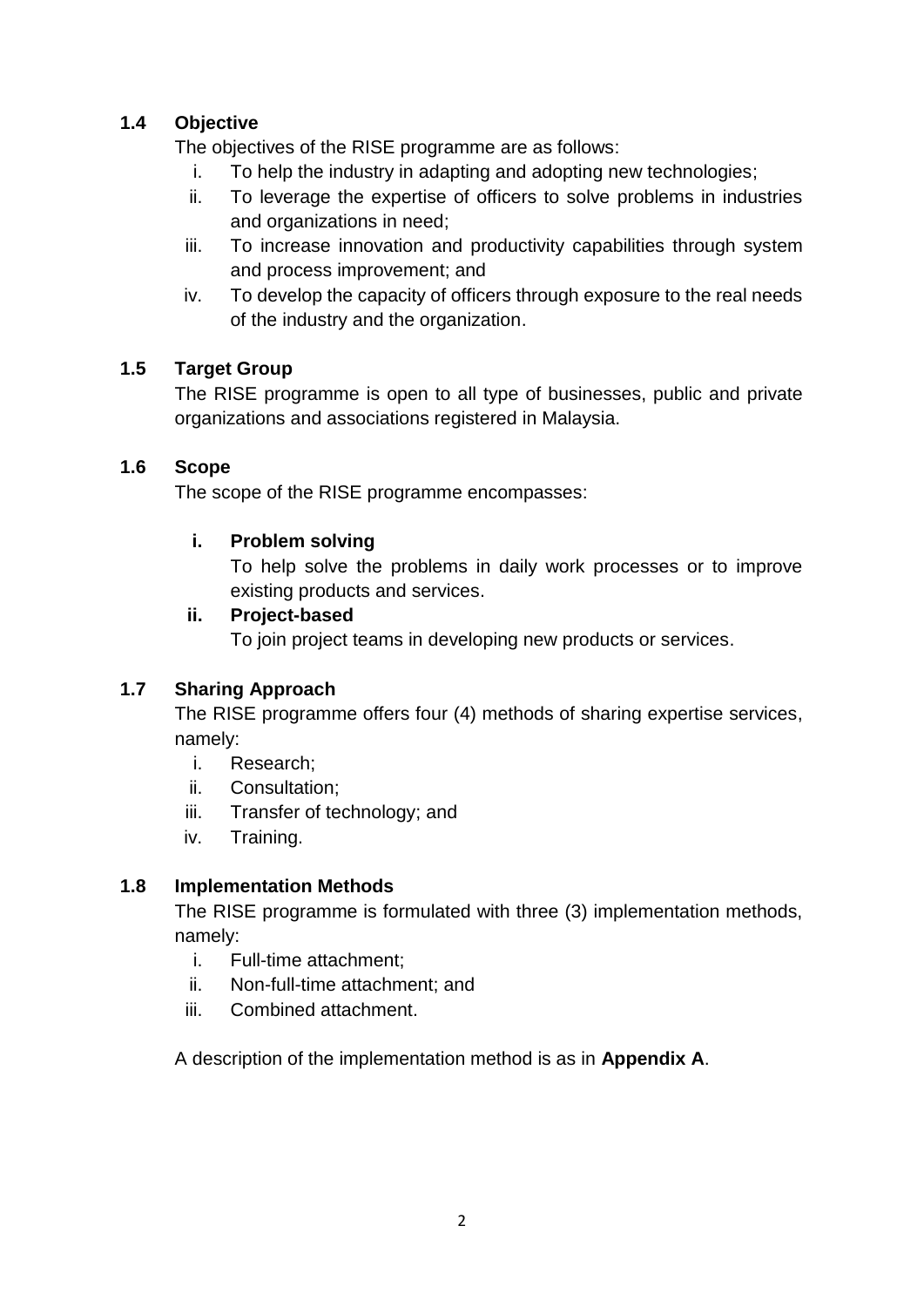#### **1.9 Placement Period**

Placement of expert services can be within a maximum period of one (1) year. If there is a need, the placement period for expert services can be extended for another period of one (1) year subject to the approval of the organization that provides the expert services.

## **1.10 Financing**

- i. For this programme, the Government does not provide specific funding to implement problem solving.
- ii. The expert services offered through RISE to the industry/organization are free of charge, however the industry/organization will still have to bear other costs involved such as travel claims and material costs in the project/collaboration;
- iii. The industry/organization can still apply for assistance or other initiatives to cover other costs in the project.

#### **1.11 Governance**

The implementation of RISE is regulated by two (2) committees, namely:

- i. RISE Steering Committee RISE Steering Committee is the highest committee at the Ministry level whose role is to discuss the direction of the RISE initiative and set the policy matters that need to be implemented in improving this initiative.
- ii. RISE Technical Committee RISE Technical Committee is a committee at the level of the expertise provider responsible for evaluating and considering applications.

## **1.12 Secretariat**

RISE Unit STI Enculturation and Service Division Ministry of Science, Technology and Innovation Level 5, Block C5, Complex C, Federal Government Administrative Centre **62662 PUTRAJAYA** Tel. No. : 03-8885 8000 E-mel: [helpdesk-rise@mosti.gov.my](mailto:helpdesk-rise@mosti.gov.my)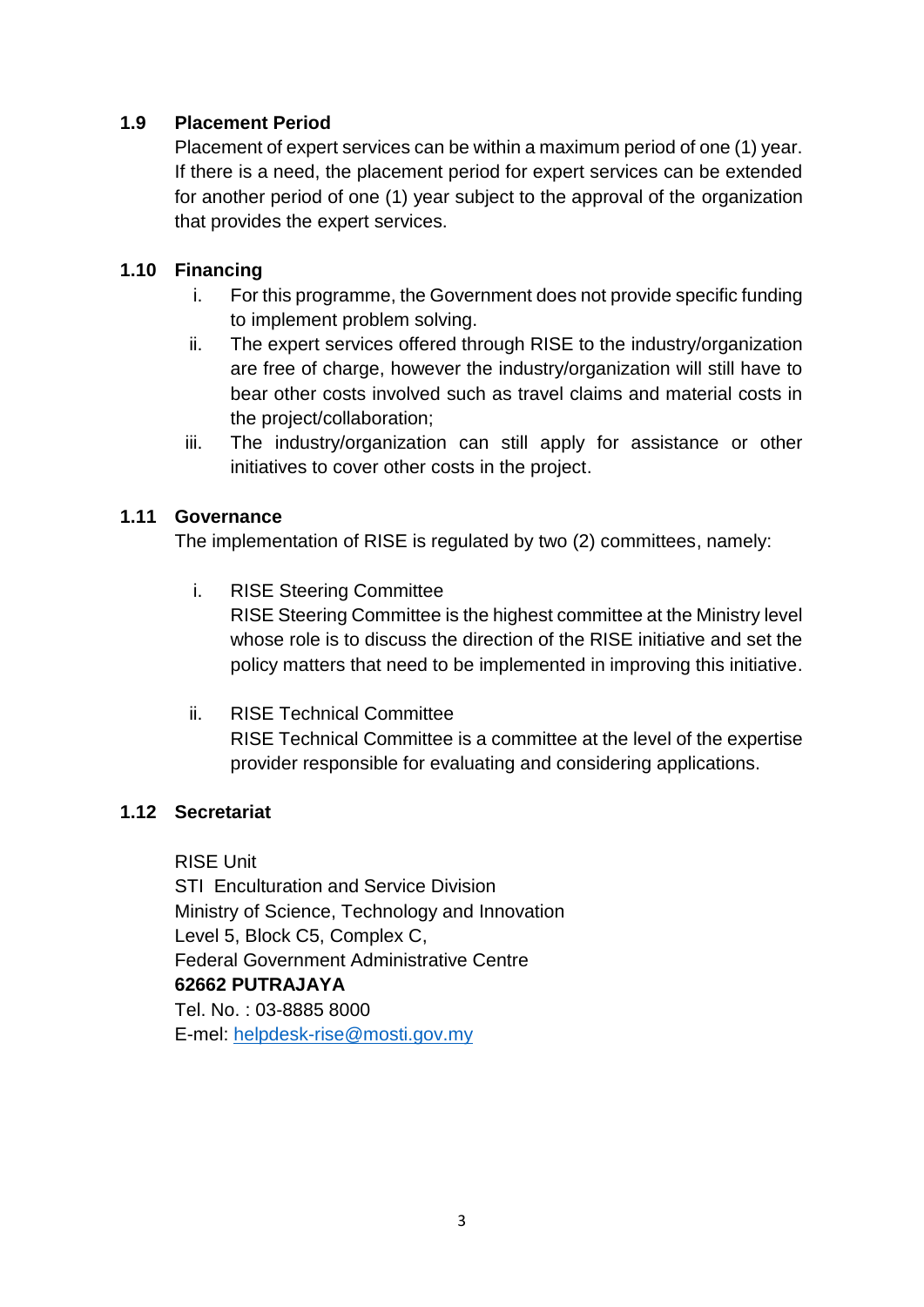# **2. APPLICATION**

## **2.1 Eligibility requirements**

Applications for RISE expertise are open throughout the year for:

- i. All businesses registered in Malaysia;
- ii. All public and private organizations registered in Malaysia; and
- iii. All associations/organizations registered in Malaysia.

Application must be registered online at www.rise.mosti.gov.my.

## **2.2 Criteria for consideration**

The basic criteria for consideration are as follows:

- i. The application form submitted is complete;
- ii. Problems and expertise needed are clearly presented;
- iii. The required placement period does not exceed two (2) years; and
- iv. Availability of experts who are able to provide expert services.

## **3. EVALUATION**

## **3.1 Preliminary screening**

- 3.1.1 At this stage, each application submitted will be reviewed in accordance with the conditions in Item 2.
- 3.1.2 Eligible applications will be recommended to the Technical Committee for evaluation.

## **3.2 Technical Evaluation**

- 3.2.1 At this stage, applications that pass the initial screening may be invited to present the application during the Technical Committee Meeting if necessary
- 3.2.2 Evaluation will be made based on and not limited to the following criteria:
	- i. Relevance of problem;
	- ii. Availability of expertise and facility;
	- iii. Cost incurred;
	- iv. Estimated period of solution; and
	- v. Its impact on the industry and country.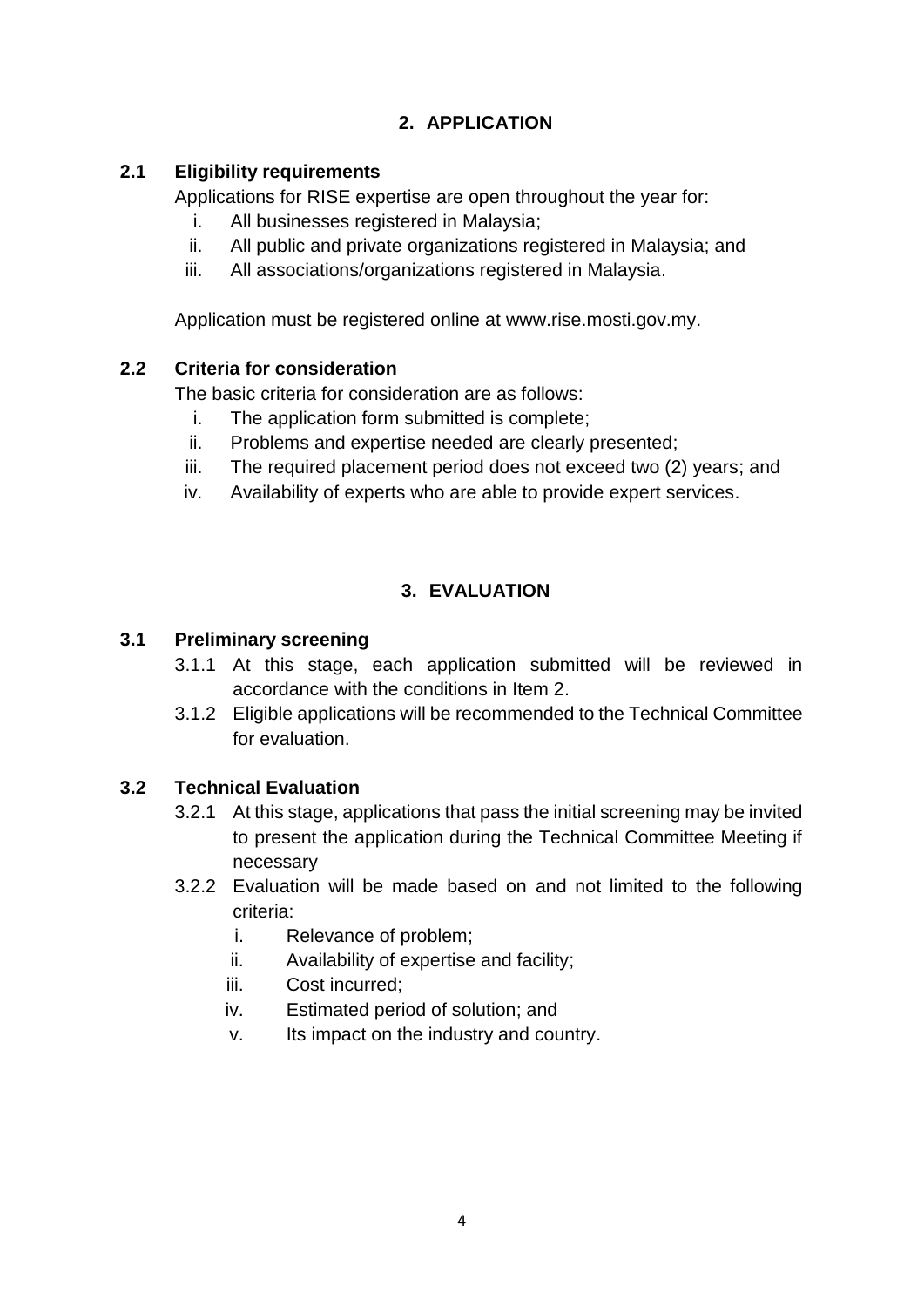## **4. RESULT AND ATTACHMENT**

### **4.1 Notification of the Application Result**

The result of the application will be notified to the applicant within fourteen (14) days after the Technical Committee of the expertise provider had convened.

### **4.2 Negotiation of the Terms and Conditions of Placement**

- 4.2.1 Negotiations on the terms and conditions of placement can be done after the application is approved to ensure that the interests of both parties are protected.
- 4.2.2 This negotiation of terms and conditions takes into account and is not limited to the role, scope of cooperation, milestone schedule, objectives to be achieved, facility requirements, copyrights, profits (if any) as well as matters of services, facilities, leave and allowances of officers. The proposed terms and conditions of service are as in **Appendix B.**

#### **4.3 Offer Letter**

- 4.3.1 The organization of expertise provider will issue an offer letter to the industry/organization (applicant) along with the agreed terms and conditions.
- 4.3.2 The industry/organization must return the Letter of Acceptance to the expertise provider organization within fourteen (14) days from the date of the offer letter as an agreement to accept the placement of expert services.
- 4.3.3 The official notification by the expertise provider organization to the industry/organization for Item 4 shall contain and not limited to:
	- i. Number and name of officers to be placed;
	- ii. Project milestone;
	- iii. Placement start and end dates; and
	- iv. Placement method.

#### **5. MONITORING**

#### **5.1 Placement Monitoring**

- 5.1.1 To ensure that the objectives of the RISE initiative are achieved and provide the desired benefits, monitoring is carried out on an ongoing basis.
- 5.1.2 Monitoring will be conducted based on the milestone chart and objectives set and agreed by both sides prior to the attachment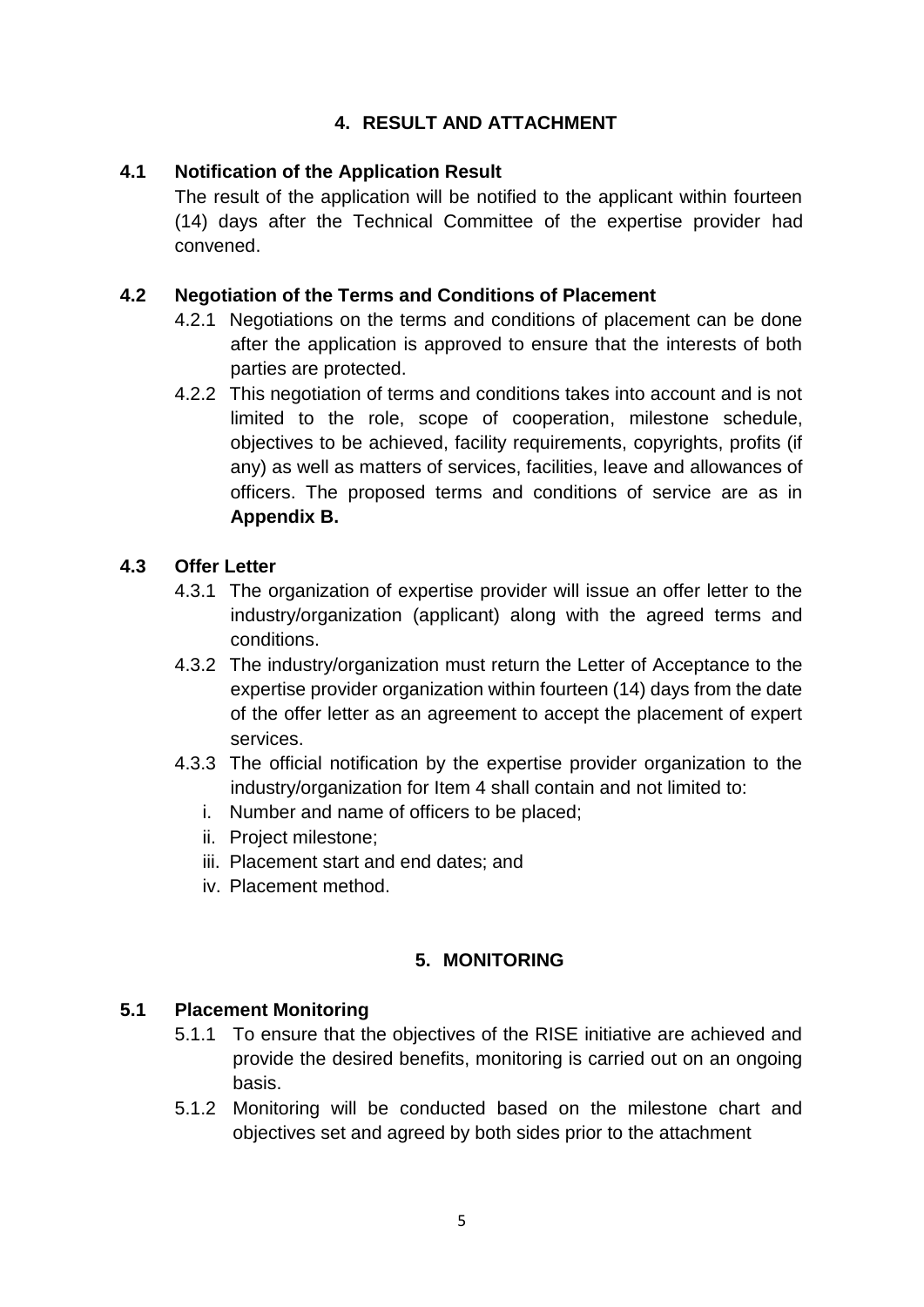- 5.1.3 In addition, periodic reporting has to be presented to the secretariat using the template given.
- 5.1.4 The RISE secretariat may conduct inspections to ensure that the government's investment in the programme achieves its stipulated objectives.
- 5.1.5 Findings from the monitoring will be reported to the RISE Steering Committee for feedback, if necessary.

#### **6. ROLES**

## **6.1 Roles and Responsibilities of the Industry/Organization (Recipients of Expertise Service)**

- 6.1.1 To confirm acceptance of offer within the period stipulated by the expertise provider.
- 6.1.2 To present feedback on project progress.
- 6.1.3 To be committed to payments of allowance claims as agreed upon in the acceptance of offer
- 6.1.4 To give full cooperation to the implementation of the project including access to facilities, premises and information regarding the project to the expert.
- 6.1.5 To receive the secretariat's inspectorate visits to selected projects.
- 6.1.6 To maintain confidentiality of information gained from the expert.

#### **6.2 Roles and Responsibilities of the Expert**

- 6.2.1 To confirm acceptance of offer within the stipulated period.
- 6.2.2 To complete the project within the agreed period.
- 6.2.3 To regularly inform the industrial collaborators about the project progress (if relevant).
- 6.2.4 To maintain confidentiality of information obtained gained from the recipient of expert services.
- 6.2.5 To ensure that the industry/organization receiving expert services also gives due commitment in the implementation of the project as per the agreed terms and conditions.

#### **6.3 Roles and Responsibilities of Expertise Providers**

- 6.3.1 To provide assistance to the RISE secretariat at the ministry in promoting and encouraging participation from the industry/organization with problems.
- 6.3.2 To provide a list of experts for the purpose of attachment.
- 6.3.3 To ensure that matters pertaining to expert's service are managed well throughout the attachment period.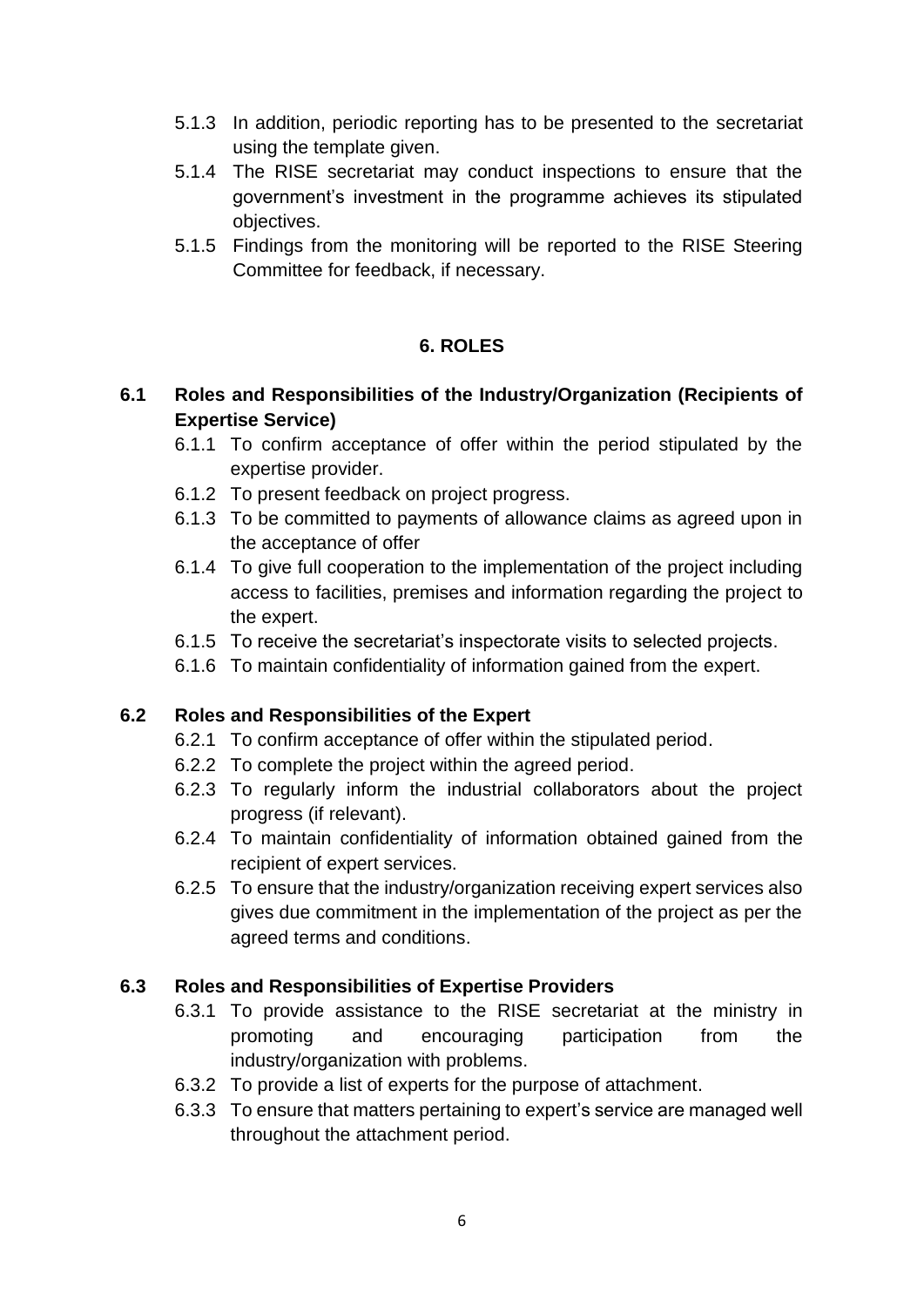#### **6.4 Roles and responsibilities of the Secretariat**

- 6.4.1 To ensure that experts meet the requirements of qualifications and expertise.
- 6.4.2 To conduct monitoring to ensure that the attachment meets the terms, conditions, scope and milestone chart that have been set.
- 6.4.3 To verify project progress and final project reports.
- 6.4.4 To manage issues arising pertaining to the placement of expert services for the information of the head of the expertise provider organization.
- 6.4.5 To ensure that the recipient of expert services also gives due commitment in the implementation of the project as agreed in the stipulated terms and conditions.

------------------- END -------------------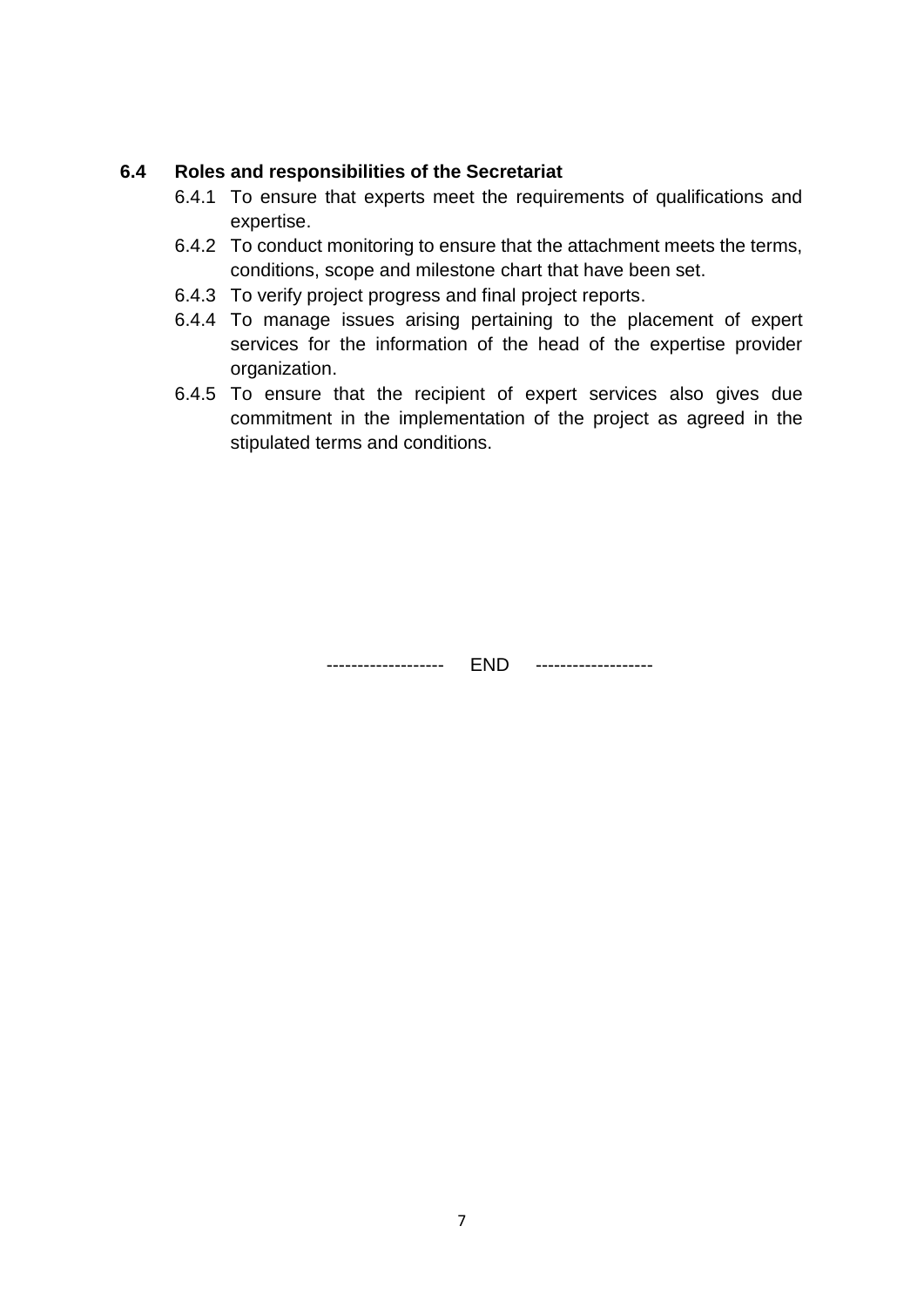### **DESCRIPTION OF RISE INITIATIVE IMPLEMENTATION METHOD**

#### **1. Full Time Placement**

- a. The full-time placement mechanism allows experts from the expertise provider organization to be placed full-time in the applicant's industry/ organization for a maximum period of one (1) year.
- b. The expert placement period can be extended for another one (1) year if there is a need.
- c. The cost of expert emoluments will be borne by the expertise provider organization.

#### **2. Part Time Placement**

- a. The part-time placement mechanism allows experts from expertise provider organizations to be placed part-time in the applicant's industry/organization for a maximum period of one (1) year.
- b. The expert placement period can be extended for another one (1) year if there is a need.
- c. The cost of expert emoluments will be borne by the expertise provider organization.
- d. The experts involved are still working full-time in their respective organizations, but at the same time assisting the applicant's designated industry/organization.

#### **3. Combined Full-Time and Part-Time Placement**

- a. The combined placement mechanism allows experts from expertise provider organizations to be placed full-time and part-time in the applicant's industry/organization for a maximum period of one (1) year.
- b. This placement is more flexible where the implementation mechanism can be made in a combination of full-time or part-time.
- c. The expert placement period can be extended for another one (1) year if there is a need.
- d. For example, an expert can be placed full-time for three (3) months in the first phase of cooperation followed by part-time placement during the second phase until the end of the cooperation.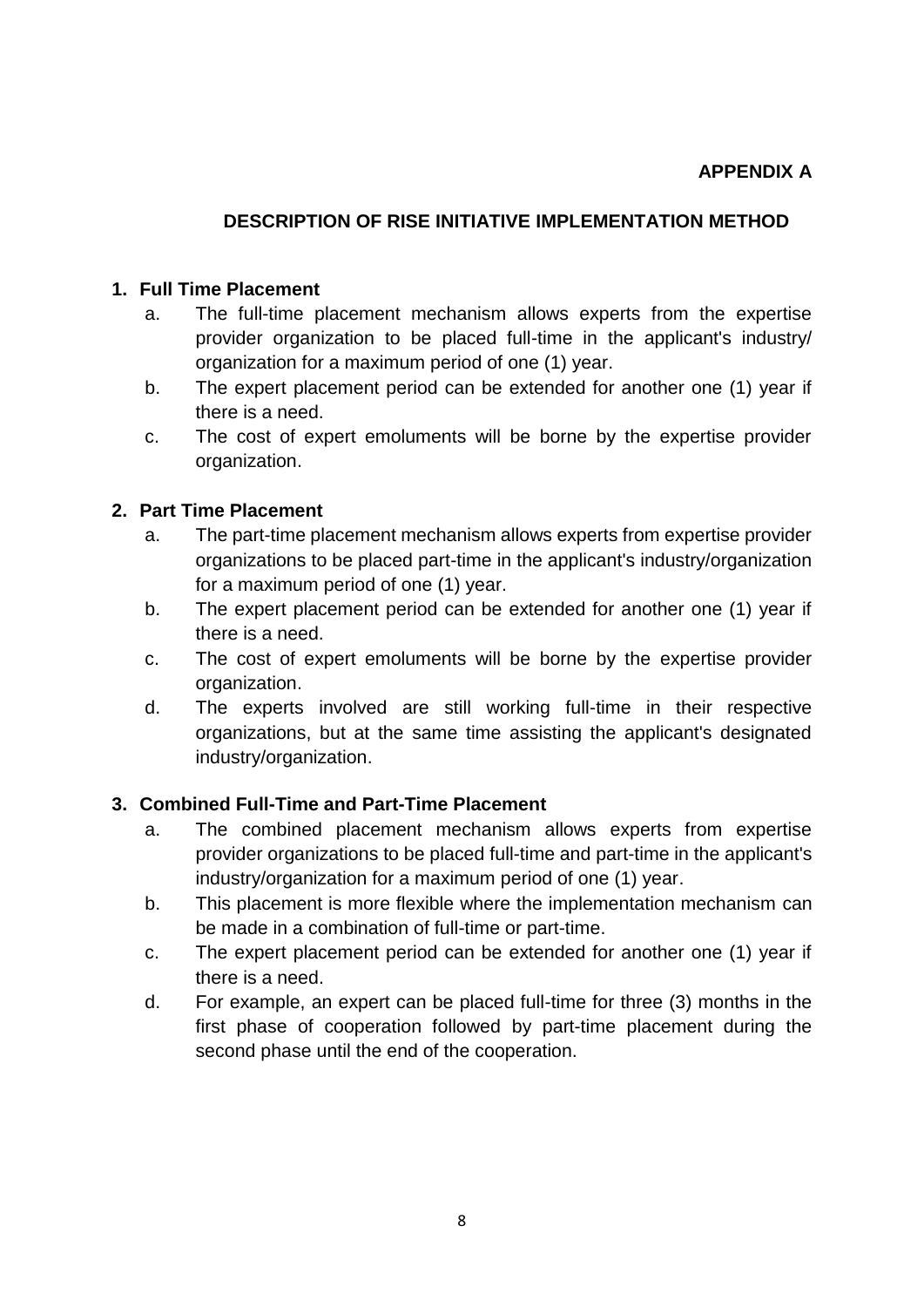## **APPENDIX B**

| <b>COMPONENT</b>      | <b>FULL-TIME</b>                                           | <b>PART-TIME</b> | <b>COMBINATION</b>      |
|-----------------------|------------------------------------------------------------|------------------|-------------------------|
| <b>Period</b>         | A maximum of one (1) year and an extension period of up to |                  |                         |
|                       | one (1) year is allowed                                    |                  |                         |
| <b>Method</b>         | <b>Based on Service</b>                                    | Out-of-office    | <b>Based on Service</b> |
|                       | <b>Circular PP</b>                                         | assignment       | <b>Circular PP</b>      |
|                       | 5/2011: Cross                                              |                  | 5/2011: Cross           |
|                       | Fertilisation                                              |                  | Fertilisation           |
|                       | Programme                                                  |                  | Programme               |
| <b>Sharing Method</b> | Research, consultation, transfer of technology and/or      |                  |                         |
|                       | training.                                                  |                  |                         |

## **1. RISE INITIATIVE IMPLEMENTATION METHOD**

## **2. PROPOSED TERMS AND CONDITIONS OF SERVICE**

| <b>COMPONENT</b>     | <b>FULL-TIME</b>                                                  | <b>PART-TIME</b>                                        | <b>COMBINATION</b>                   |  |
|----------------------|-------------------------------------------------------------------|---------------------------------------------------------|--------------------------------------|--|
| <b>Attachment</b>    | Full-time placement                                               | Non-full-time.                                          | Full-time and non-                   |  |
| <b>Mechanisme</b>    | in the                                                            |                                                         | full-time.                           |  |
|                      | industry/organization                                             |                                                         |                                      |  |
|                      | receiving expert                                                  |                                                         |                                      |  |
|                      | services                                                          |                                                         |                                      |  |
| <b>Emolument</b>     | Borne by the expertise provider organization                      |                                                         |                                      |  |
| Imbuhan Tetap        | Borne by the expertise provider organization                      |                                                         |                                      |  |
| <b>Allowance and</b> | Eligible to be paid by the expertise provider organization        |                                                         |                                      |  |
| <b>Incentive</b>     | based on the current circular or policy of the expertise provider |                                                         |                                      |  |
| <b>Payment</b>       | organization in force.                                            |                                                         |                                      |  |
| <b>Allowance</b>     |                                                                   | The industry/organization receiving expert services may |                                      |  |
|                      | provide allowances based on current circulars or policies in      |                                                         |                                      |  |
|                      | force at an agreed rate prior to placement.                       |                                                         |                                      |  |
| <b>Travel Claims</b> | <b>Travel claims borne</b>                                        | Travel claims borne by the expertise                    |                                      |  |
|                      | by the industry/                                                  | provider organization or the                            |                                      |  |
|                      | organization                                                      | industry/organization receiving expert                  |                                      |  |
|                      | receiving expert                                                  |                                                         | services depending on the assignment |  |
|                      | services.                                                         |                                                         |                                      |  |
| Leave                | Leave entitlement                                                 | Leave entitlement remains unchanged.                    |                                      |  |
|                      | remains unchanged.                                                | Administration and approval by the                      |                                      |  |
|                      |                                                                   | expertise provider organization.                        |                                      |  |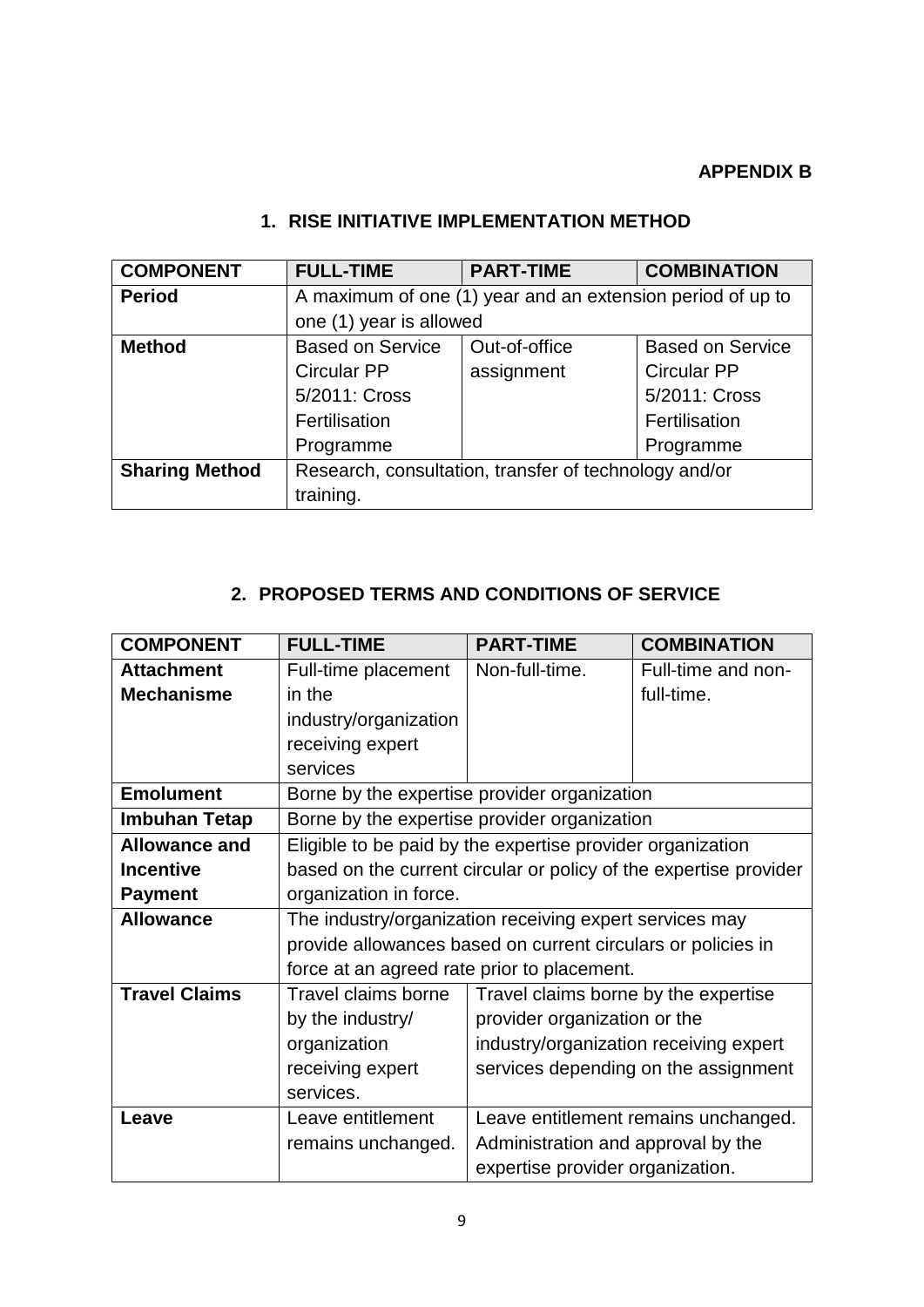|                        | Administration and                                            |                                                               |                                       |
|------------------------|---------------------------------------------------------------|---------------------------------------------------------------|---------------------------------------|
|                        | approval by the                                               |                                                               |                                       |
|                        | industry/organization                                         |                                                               |                                       |
|                        | receiving expert                                              |                                                               |                                       |
|                        | services except that                                          |                                                               |                                       |
|                        | which requires                                                |                                                               |                                       |
|                        | approval by the                                               |                                                               |                                       |
|                        | head of department                                            |                                                               |                                       |
| <b>Housing</b>         |                                                               | Eligible to remain in government housing/quarters.            |                                       |
| <b>Facilities</b>      |                                                               |                                                               |                                       |
|                        |                                                               | The industry/organization receiving expert services may offer |                                       |
|                        | housing facilities if available.                              |                                                               |                                       |
| <b>Medical</b>         | Eligible for current                                          | Eligible for                                                  | Eligible for current                  |
| <b>Facilities</b>      | government medical                                            | current                                                       | government                            |
|                        | facilities according                                          | government                                                    | medical facilities                    |
|                        | to the regulations in                                         | medical facilities                                            | according to the                      |
|                        | force.                                                        | according to the                                              | regulations in                        |
|                        |                                                               | regulations in                                                | force.                                |
|                        | The parties                                                   | force.                                                        |                                       |
|                        | receiving expert                                              |                                                               | The parties                           |
|                        | services may                                                  |                                                               | receiving expert                      |
|                        | consider medical                                              |                                                               | services may                          |
|                        | facilities at panel                                           |                                                               | consider medical                      |
|                        | clinics/hospitals.                                            |                                                               | facilities at panel                   |
|                        |                                                               |                                                               | clinics/hospitals.                    |
| <b>Other Benefits</b>  | Eligible to apply for benefits such as housing, vehicle and   |                                                               |                                       |
|                        | computer loans according to the eligibility requirements as   |                                                               |                                       |
|                        | stipulated by the organization.                               |                                                               |                                       |
| <b>Special</b>         | Eligible for consideration by the organization if available.  |                                                               |                                       |
| <b>Financial</b>       |                                                               |                                                               |                                       |
| Assistance/            | The parties receiving expert services may consider bonus at a |                                                               |                                       |
| <b>Annual</b>          | prescribed rate.                                              |                                                               |                                       |
| <b>Remuneration/</b>   |                                                               |                                                               |                                       |
| <b>Special</b>         |                                                               |                                                               |                                       |
| <b>Performance</b>     |                                                               |                                                               |                                       |
| <b>Payment/Bonus</b>   |                                                               |                                                               |                                       |
| <b>Work Hours</b>      | Subject to the                                                |                                                               | Subject to the working hours mutually |
|                        | working hours set by                                          | agreed by the organization and the                            |                                       |
|                        | the parties receiving                                         | parties receiving expert services.                            |                                       |
|                        | expert services.                                              |                                                               |                                       |
| <b>Compliance with</b> |                                                               | Subject to the existing regulations of both parties.          |                                       |
| <b>Regulations and</b> |                                                               |                                                               |                                       |
| <b>Discipline</b>      |                                                               |                                                               |                                       |